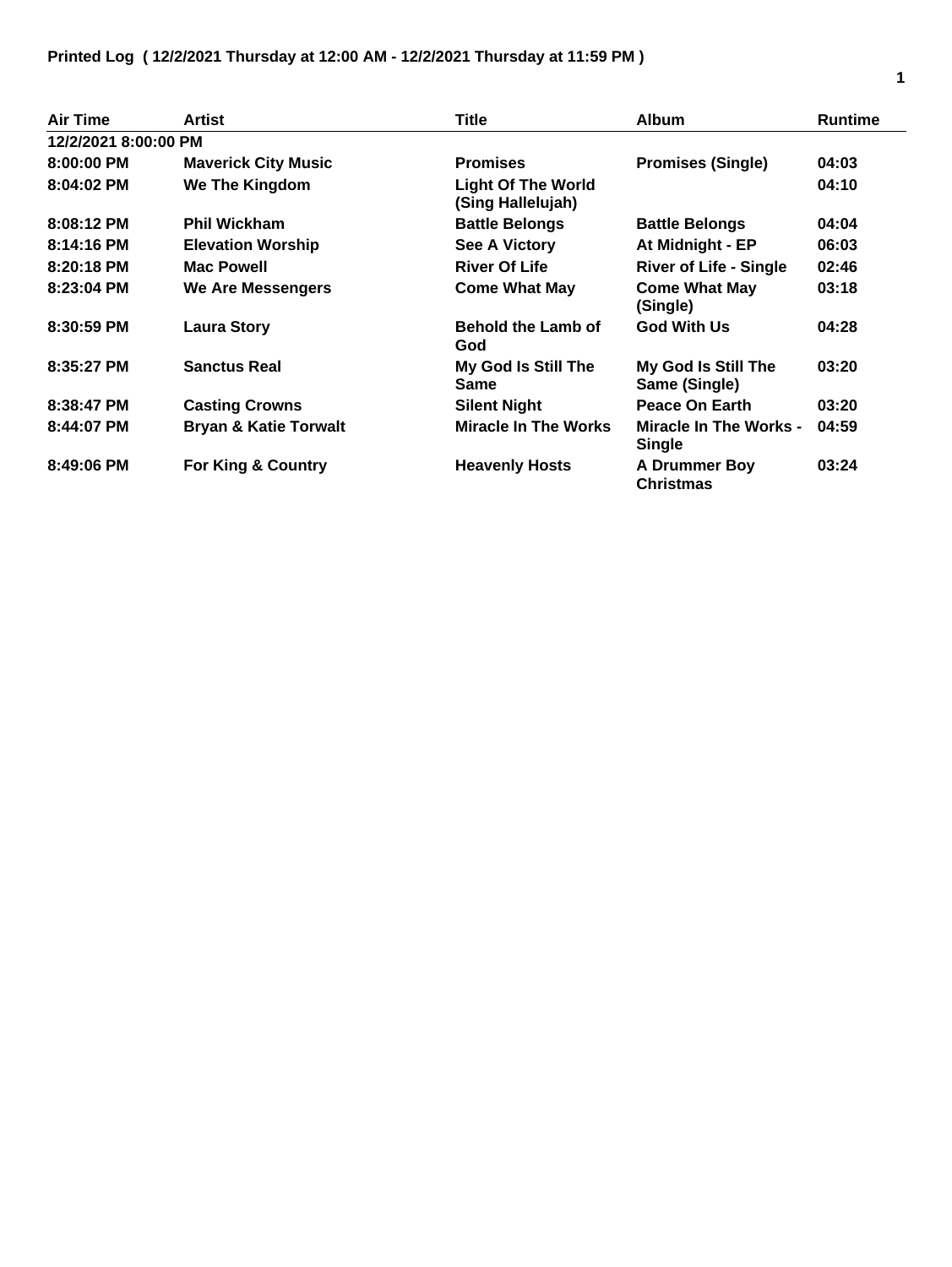| <b>Air Time</b>      | <b>Artist</b>                | <b>Title</b>                                    | <b>Album</b>                                           | <b>Runtime</b> |  |  |  |
|----------------------|------------------------------|-------------------------------------------------|--------------------------------------------------------|----------------|--|--|--|
| 12/2/2021 9:00:00 PM |                              |                                                 |                                                        |                |  |  |  |
| $9:00:00$ PM         | <b>Pat Barrett</b>           | <b>Build My Life</b>                            | <b>Build My Life - EP</b>                              | 04:16          |  |  |  |
| 9:04:15 PM           | <b>Francesca Battistelli</b> | You're Here                                     | <b>Christmas</b>                                       | 03:33          |  |  |  |
| $9:07:48$ PM         | <b>Danny Gokey</b>           | <b>Stand In Faith</b>                           | <b>Stand in Faith (EP)</b>                             | 03:16          |  |  |  |
| $9:13:04$ PM         | <b>Passion</b>               | <b>There's Nothing That</b><br>Our God Can't Do | <b>There's Nothing That</b><br>Our God Can't Do (Live) | 04:52          |  |  |  |
| $9:17:56$ PM         | <b>Aaron Shust</b>           | O Come O Come<br><b>Emmanuel</b>                | Aaron Shust Christmas 02:51<br>EP.                     |                |  |  |  |
| $9:20:46$ PM         | <b>Mack Brock</b>            | I Am Loved                                      | Covered                                                | 05:31          |  |  |  |
| $9:30:59$ PM         | <b>Charity Gayle</b>         | Thank You Jesus for<br>the Blood                | <b>Thank You Jesus for</b><br>the Blood - Single       | 04:45          |  |  |  |
| $9:35:43$ PM         | <b>Anne Wilson</b>           | <b>My Jesus</b>                                 | My Jesus (EP)                                          | 03:35          |  |  |  |
| $9:39:18$ PM         | <b>Sam Levine</b>            | <b>Breath Of Heaven</b>                         | <b>Christmas Sax</b>                                   | 03:43          |  |  |  |
| $9:45:01$ PM         | We The Kingdom               | <b>Light Of The World</b><br>(Sing Hallelujah)  |                                                        | 04:10          |  |  |  |
| $9:49:11$ PM         | <b>Zach Williams</b>         | <b>Heaven Help Me</b>                           | <b>Rescue Story</b>                                    | 03:15          |  |  |  |